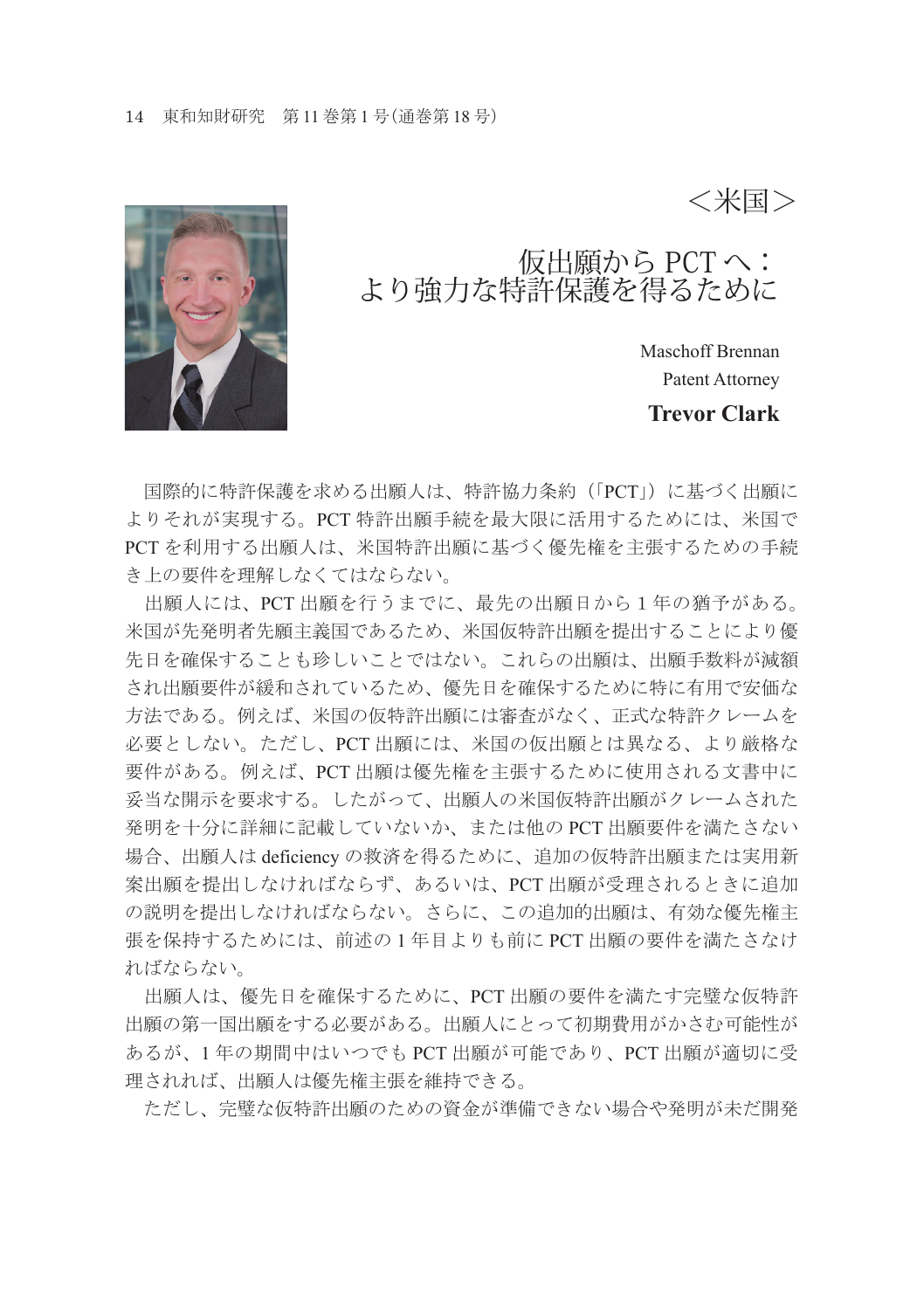Journal of Towa Nagisa Institute of Intellectual Property Vol.11, No.18 15

中である場合には、出願人が優先権を主張し得る1年の出願期限の少なくとも前 日までに、PCT 要件に準拠する追加の仮特許出願または実用新案出願を行うこ とを検討すべきだ。

(邦訳:当研究所)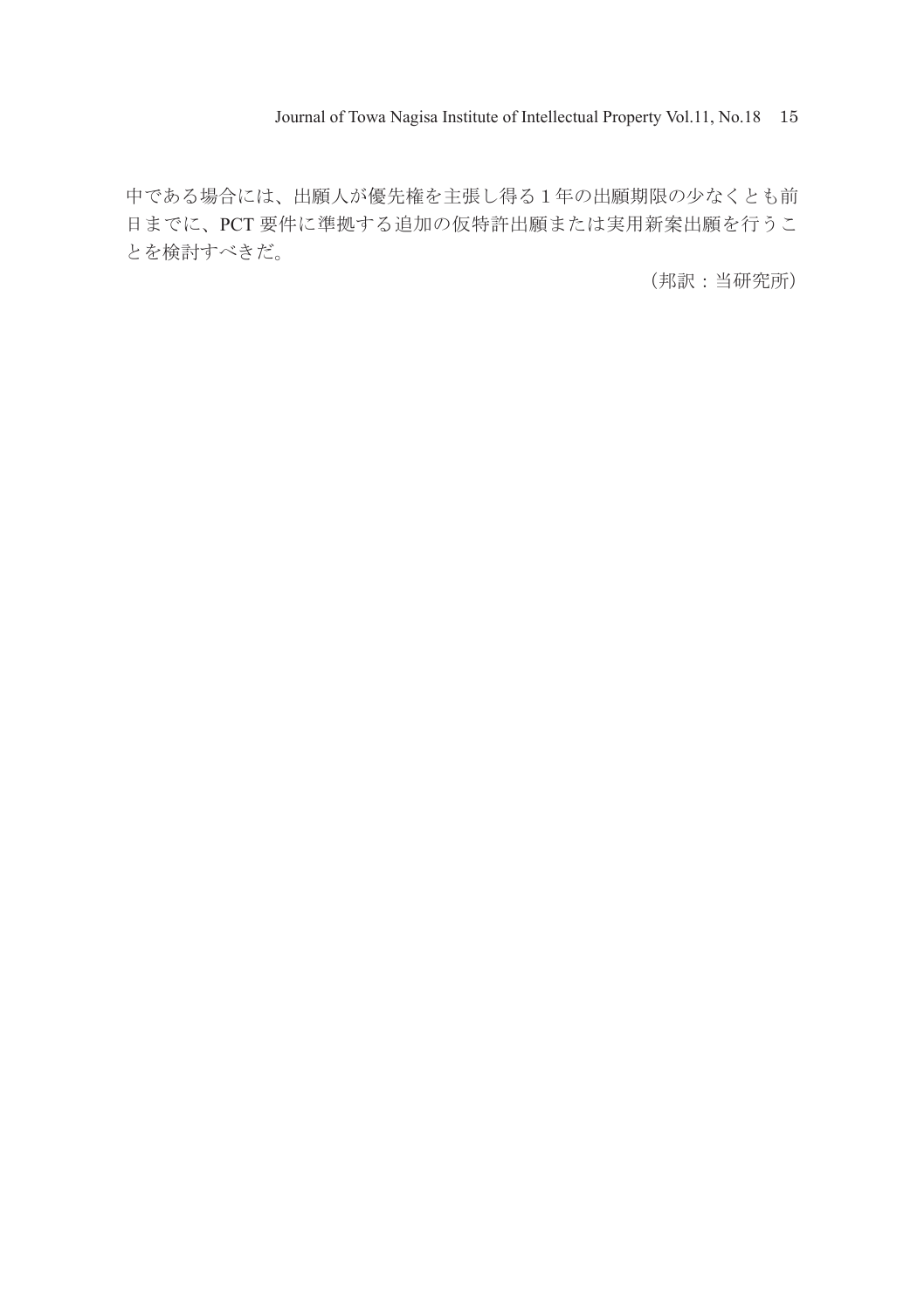## < **the United States** >

## **From Provisional to PCT : Obtaining More Robust Patent Protection**

Maschoff Brennan

Patent Attorney

## **Trevor Clark**

 Applicants who are seeking patent protection internationally can benefit from filing under the Patent Cooperation Treaty ("PCT"). To take full advantage of the PCT patent application process, applicants filing a PCT application in the United States should understand the procedural requirements for claiming priority to a United States patent application.

 Applicants have one year from their earliest priority filing date to file a PCT application. Since the United States is a "first-inventor-to-file" country, applicants often elect to establish the earliest possible priority date by filing a United States provisional patent application. These applications are a particularly useful and inexpensive way to establish a priority date because of their reduced filing fee and relaxed filing requirements. For example, United States provisional patent applications are not examined and do not require a formal patent claim. But, it is important to note that PCT applications have different, more stringent requirements than United States provisional applications. For example, PCT applications require adequate disclosure in the documents used to claim priority. Thus, if an applicant's United States provisional patent application does not describe the claimed invention in sufficient detail or does not meet the other PCT application requirements, the applicant must file an additional provisional patent application or utility patent application to remedy any deficiencies, or should add the additional description to the PCT application when it is filed. And this additional application must meet the PCT application requirements before the one year mark to maintain a valid priority claim.

 Applicants should consider initially filing a robust provisional patent application that is compliant with PCT requirements to establish a priority filing date. Although this will likely increase the applicant's front-end costs, it provides applicants the flexibility to file a PCT application at any time during the one-year period and, if properly filed, maintains the applicant' s priority claim.

However, when the funds are not available for a robust provisional patent application